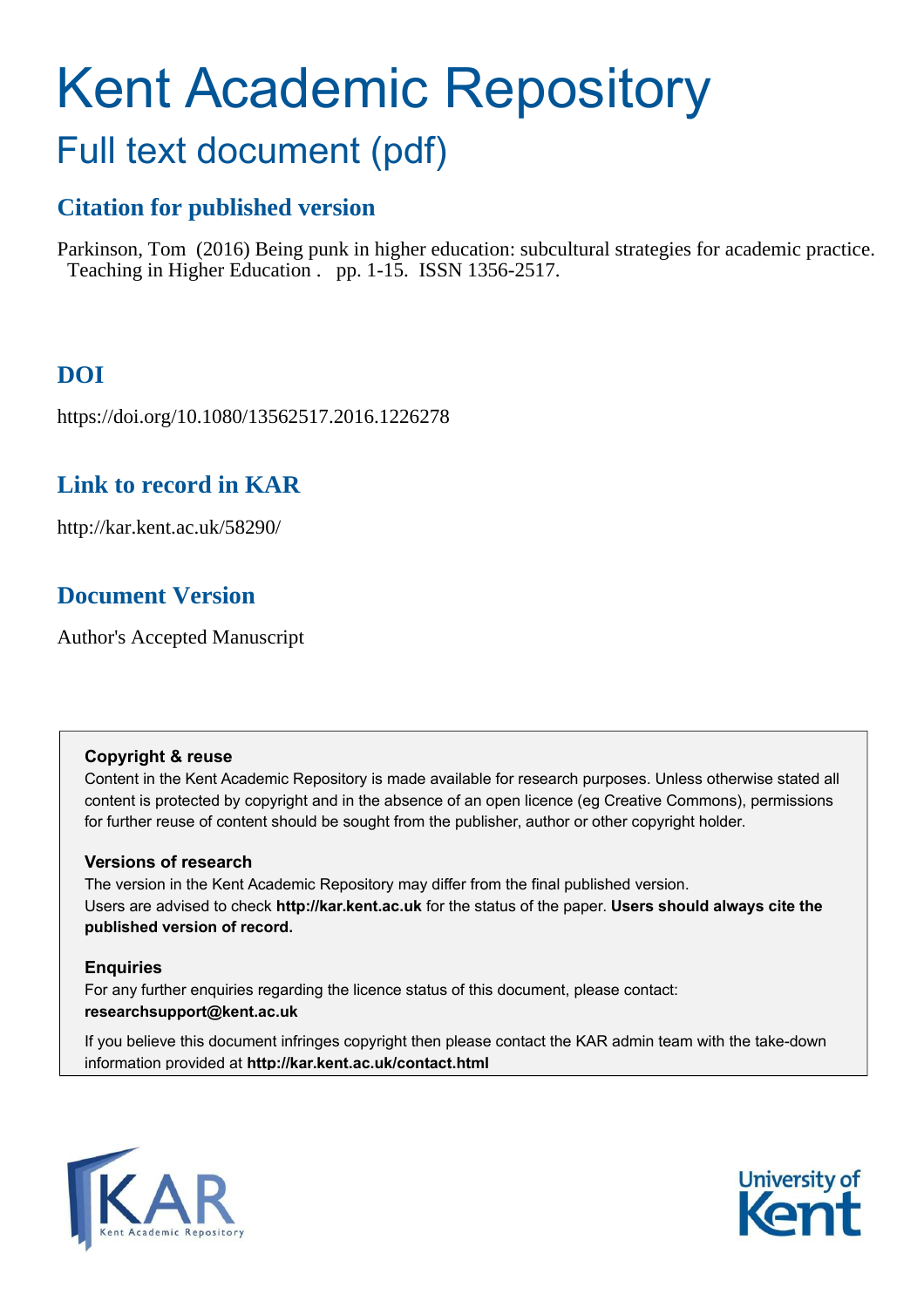#### **Being punk in higher education: subcultural strategies for academic practice**

Tom Parkinson, University of Kent

Since its beginnings in the late 1970s, punk culture has been associated with countermainstream ideology and anti-institutional antagonism. In particular, formal education has been criticised in punk for sustaining oppressive social and conceptual orders and associated behavioural norms. Drawing on literature and interviews, this paper focuses on the experiences of higher education teachers who self-identify as punks, and considers how they negotiate and reconcile their subcultural and academic identities in their academic practice. *The findings reveal that participants' affiliations with punk subculture give rise to*  countercultural pedagogies in which both the ethics and aesthetics of punk are applied in classroom contexts. Furthermore, the participants draw upon subcultural ethical and epistemological narratives to formulate and rationalise their responses to the state of contemporary UK higher education.

The relationship between punk and formal education is ambiguous and complex. The beginnings of punk's narrative are typically located in the late 1970s, against a backdrop of ostentatiously virtuosic rock music, manufactured pop music and late free-market capitalism (Moore 2012). Punks positioned themselves in opposition to these cultural, political and economic status quos, and to the mainstream institutions that were seen to support the dominant order (Hebdige 1979). State-funded schools and universities have been portrayed by many punk artists as an invidious aspect of institutionalised culture, mediating knowledge in the service of state ideology. In one such example, Suicidal Tendencies' song Institutionalised (Muir and Mayorga 1983) plays on the idea of institutionalisation by linking education with mental health. The song's protagonist Mike is considered mentally ill by his parents because of his frustration with life and desire to remain in his bedroom all day. This exacerbates his frustration, which in turn reinforces his parents' belief that he is mentally ill. As they inform him he is to be sectioned, Mike replies angrily that he has already attended their 'institutionalised learning facilities' that 'brainwash you until you see their way', and that it is in fact they who are 'crazy' (Muir and Mayorga 1983). This vignette depicts the common punk theme of marginalisation, in which outsiders are misunderstood, diagnosed and ultimately subdued by an institutionalised system. In its antagonism towards this system, punk can be seen as not only non-institutional but an anti-institutional counter-culture. The do-it-yourself (DIY) ethics espoused in punk culture promote the rejection of mainstream cultural infrastructure, and the establishment of a supposedly emancipated alternative social world through unmediated knowledge share and community building (Moore 2010; O'Hara 1999). Thus punk might be seen to constitute an alternative education system, with its own artefacts, practices and foundational ideologies.

 This oppositional narrative glosses over a history of reflexive engagement between punk and formal education. In particular, the early punk aesthetic was in large part formulated by academy-educated artists and musicians familiar with the compositional practices of the postmodern avant-garde (Gordon 2005; Moore 2012). Yet a clear unease surrounds this relationship, issuing from a sense that it is contradictory and unethical. Much of the discussion of the punk/education nexus grapples with the problem of how 'punkademics' (Furness 2012) might engage in higher education without compromising their punk identity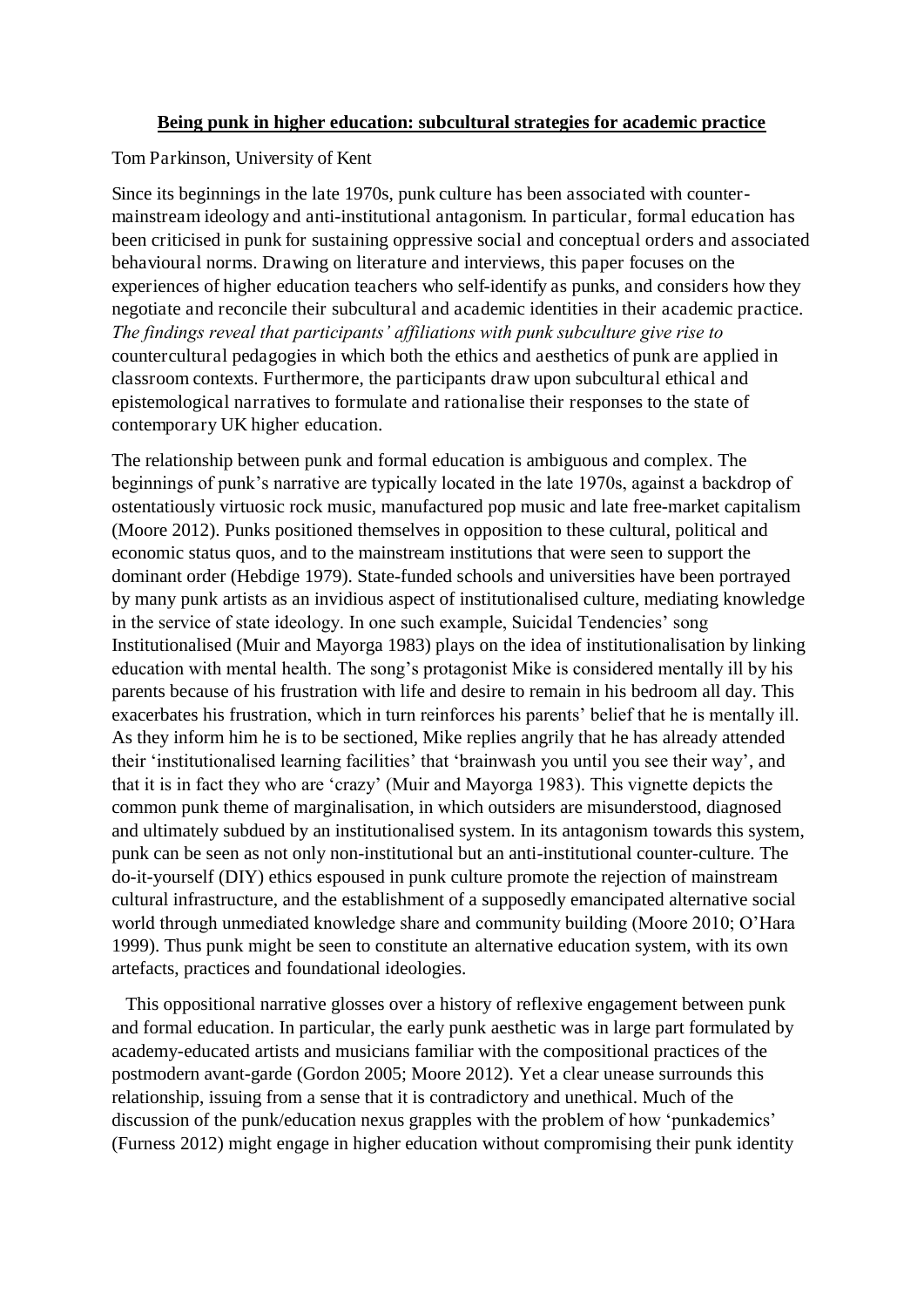and values (e.g. Haworth 2012; Moore 2012), and defend themselves against 'co-optation lurk[ing] around every corner' (Deleon 2012, 315).

 Identity is approached in this paper as relating both to 'an individual's identification with different groups', and to 'an image that we construct of ourselves [in terms of] humanist notions of individuation, self-actualisation and [ … ] self-awareness' (Kreber 2010, 171). In an academic context, Winter (2009) suggests that 'identity schisms' (124) can occur as a result of value conflict at the nexus of academic and 'managerial' identities, particularly when academics are 'engaged in academic work that embodies corporate ideologies, values and practices […] that conflict with a central valued and salient [professional] self' (122). Winter's conception of academic identity is delimited to academics' relative identification with their organisation and their profession, amounting to what Kreber (2010) refers to as the 'immediate social context' (172), and as such does not accommodate consideration of academics' wider sociocultural backgrounds. Yet if we understand identity to be 'essentially intersubjective, dialogical and relational in nature' (172), then cultural (including subcultural) subjectivities that are, prima facie, external to the immediate academic context nonetheless participate in academics' identity formation, and thus impact upon their approaches to and experiences of academic practice. Drawing on interviews with five UK-based academics who self-identify as punk(s), in this paper I consider how punk identity might inform academics' values and teaching practice. Furthermore, I consider whether punk ethics and practices might offer helpful responses to the state of contemporary higher education in the United Kingdom.

#### **Punk and institutional education**

Punk has been an object of study almost since its emergence (e.g. Hebdige 1979). More recently however, punk has manifested in academe beyond simply being an artefact, informing research methodologies, academic publishing and pedagogy. In 2008 for example, Jim Groom, a learning technologist at the University of Mary Washington, Virginia, used the term 'edupunk' to call for 'an EdTech movement towards a vision of liberation and relevance' in protest at online learning platforms such as Blackboard's 'capitalist will to power' (Groom 2008). Edupunk has since burgeoned into an international movement inspired by DIY ethics and punk aesthetics, and promoting autodidactic approaches to learning. Although the ethics of Edupunk has become somewhat contested, amid accusations of cooptation, watering down and the 'positing [of] the entrepreneur […] as saviour' (Groom 2010), it has nonetheless thrown up the possibility of a 'third space' based on collaborative social networks that 'route around established disciplines' (Cunnane 2011). Edupunk, Punk Scholars Network and other examples evidence a growing alternative infrastructure that skirts the periphery of traditional academe, yet is sustained through social media. Within such spaces, alternative, non-institutional intellectual activity can intersect with mainstream scholarship, and in so doing disrupt scholarly norms and boundaries.

 Punk's presence within the university proper has been discussed in a number of publications, including an edited volume (Furness 2012). Many have suggested an affinity between punk ethics and the critical pedagogy movement (e.g. Haworth 2012; Malott 2006; Miner and Torrez 2012). Such arguments can be persuasive, but there are reasons to be cautious. Firstly, as Gordon (2005) suggests, the ideological heterogeneity of punk defies attempts to assert a set of common, core ethics; punk has, for example, manifested itself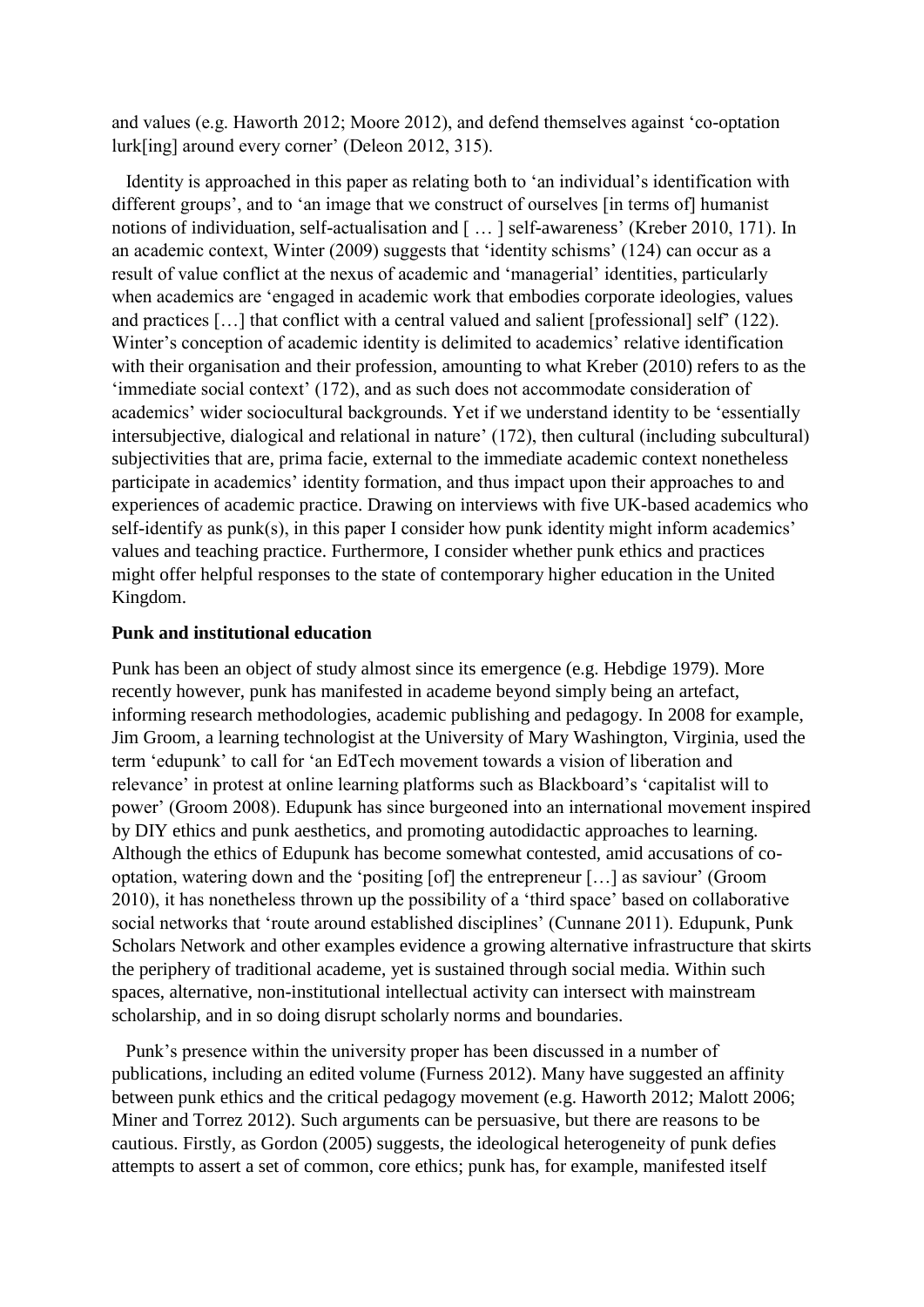across the political spectrum from far right to far left and cannot therefore be reduced to a specific political bent. Secondly, these comparisons tend to be made in first person accounts by educators who both openly identify as punk and align themselves with critical pedagogy, and thus are bound up in the authors' reflective rationalisations of their own practice. Treated as case studies however, they offer insights into how punk educators across a range of contexts negotiate their ethical positions in the coming-together of their punk and academic identities, and how this impacts upon their academic practice in the classroom.

 Malott (2006) proposes 'pedagogies of insurrection' based on an understanding of punk rock practices as 'spaces of non-alienated labour outside the boundaries of dominant society' (159). Relating this to Bey's (1985) anarchist notion of the Temporary Autonomous Zone (TAZ), Malott (2006) argues for the potential of localised autonomous activity to effect change beyond itself and promote the 'experience of enlightenment' (Malott 2006, 160). Shantz (2012) also writes of the influence of Bey's (1985) work on punk activism in his ethnographic account of the Anarchist Free Skool (sic) in Toronto. Shantz provides two AFS course descriptions in his appendix. These read as a striking hybrid of university module guide and political manifesto:

This course will be a broad introduction to anarchist theory and practice, as well as a look at the history of anarchism and anarchist struggles.

[…]

This course seeks to reconnect anarchism with the struggles of working people to build a better world beyond capitalism of any type. (Shantz 2012, 143)

 There is perhaps an irony in Malott (2006) and Shantz (2012) calling for the establishment of radical educational spaces from tenure-track university posts. In later writing, Malott (2012) reflects upon his earlier resistance to 'university culture', which denied him 'any strategic room for adaptability' (Malott 2012, 65). He chronicles how, through subsequent employment in a little-known and under-resourced institution, he found balance between his skate punk and academic identities by engaging critically with power structures and developing links with 'activist scholars' (Malott 2012, 65). Malott (2012) acknowledges the competitive pressure to achieve prestige in US academia, but justifies his career trajectory on the belief that the radical Left needs to be represented in elite institutions, however much this might contradict punk ethics. Ultimately, it is through reflective engagement with the dilemma of participation and opposition that Malott constructs his academic identity.

 A similar unease is portrayed by Haworth (2012), who recounts being called a 'fucking sell-out' (1) by a student, a pivotal experience that prompted him to interrogate his values and behaviours and critically examine the relationships between anarchism and education. He characterises this relationship as one of 'tension and ambiguity' (2), but argues that while formal institutions have 'oppressive tendencies', there may be 'ways to make use of the institutional space without being of the institution' (Haworth 2012, 5, his emphasis). Miner and Torrez (2012) likewise conceive of their presence within the university as a form of 'infiltration' (32), and like Malott (2012) justify it on the basis that outsider perspectives need representation within the university.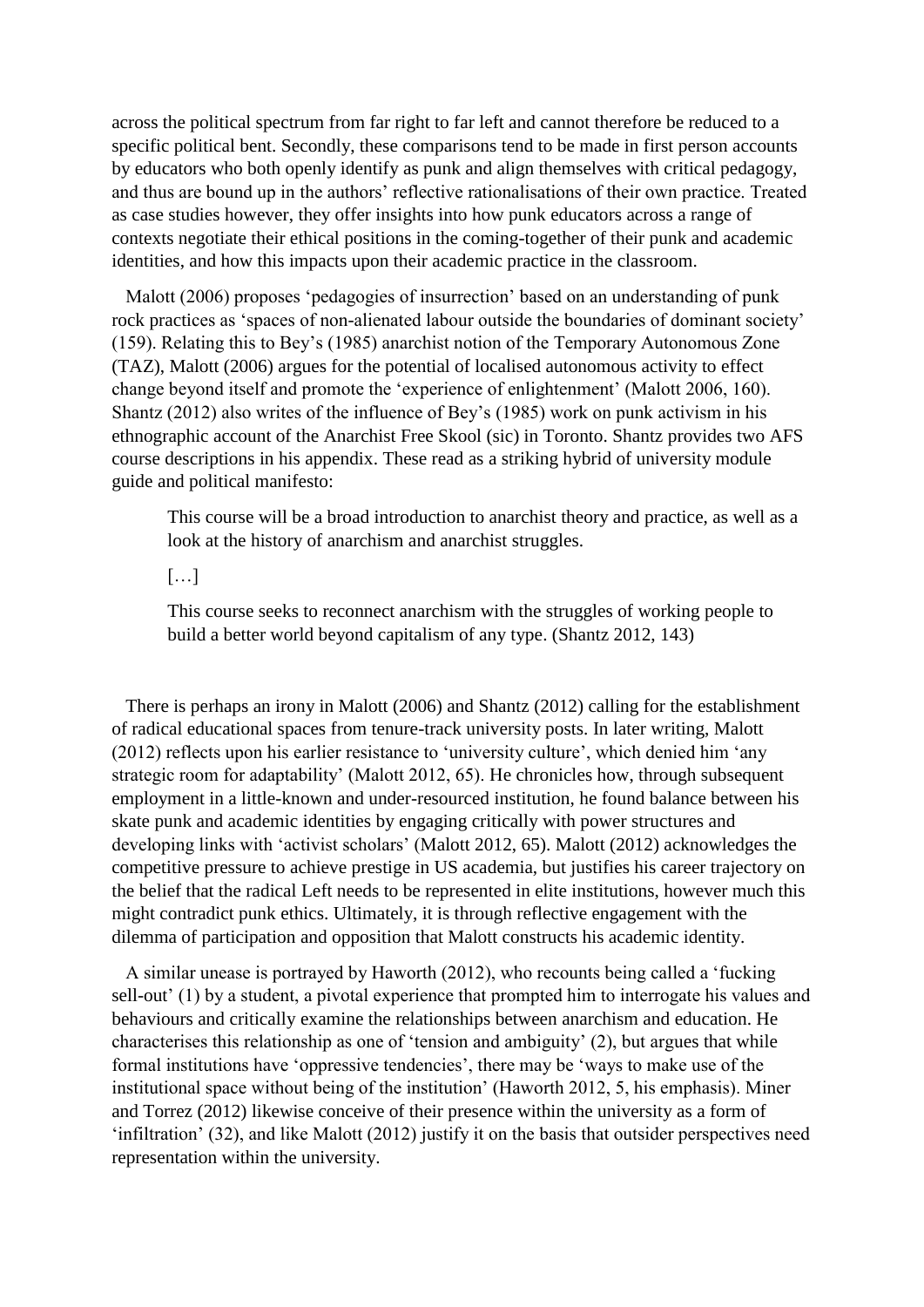Dunn (2008) argues for punk to be studied within International Relations (IR) as an example of counter-hegemonic globalisation. While the relationship between punk and academia is not his central focus, he nonetheless argues for punk's pertinence to his discipline beyond its being an object of study. He juxtaposes an IR conference and a punk show, noting that 'while the discipline of IR pontificated down the street, I swirled in the mosh pit wondering: what relevance did I and the [conference community] have to these kids?' (Dunn 2008, 194). Dunn recalls that it was through engagement with punk as a teenager that he became aware of labour struggles and the experiences of subaltern groups, which in turn prompted him to engage proactively with current affairs. Contrasting this with his current position as an academic, he concludes that 'academia has alienated me from the world that I am trying to understand [by] decrying emotions and passion' (Dunn 2008, 210).

 Erricker (2001) offers a more detached, third-person discussion of the relevance of punk to education. His exploration is broadly epistemological rather than ethical in emphasis and focuses on the destabilisation of 'knowledge sustained by tradition' (74) by outsider perspectives. He defines the punk as one who feels they do not fit with, and subsequently challenges, the institutionalised order and 'introduce[es] the subjectivity of the knower into the frame' (2001, 77). Accordingly he ascribes the label of punk onto Kuhn, Wittgenstein, Hayden White and Paulo Freire, on the basis that they interrogated the assumptions of their disciplines and disrupted the dominant conceptual order. Erricker (2001) thus considers the intellectual (as opposed to ethical) utility of punk, and ultimately asks: 'what if we treat all epistemologies subversively and relativistically, by denying them the status they confer on themselves?' (74).

 Punk is not the only form of popular culture to be explored for its academic potential. McLaughlin (2008) identifies a 'pedagogy of the Blues', where what she refers to as the 'Blues metaphor' (xiii), in which the life narratives of blues singers, the lyrical content of blues music and the historical associations of blues are intertwined, is employed as a didactic framework for exploring race, class and gender. Aligning it with critical pedagogy, McLaughlin (2008) sets it in opposition to 'techno-rational' (21) curricula that delegitimise knowledge and values that sit outside of what state administrations deem important and correct. She asserts its potential to undermine the 'banking concept' (Freire 1970) whereby students' minds are conceived as vessels to be filled, and to provide students and teachers with the tools to become 'uncov[er] injustices' (McLaughlin 2008, 21). Beyond this however, McLaughlin argues for pedagogy to be approached as art, to emancipate the learner from strictly rational modes of apprehension. She calls for the performative characteristics of blues to be harnessed in the act of teaching, leading to pedagogy as 'an embodied art form in which

 Bladen (2010) proposes a 'gonzo' pedagogy that takes inspiration from the writings of Hunter S. Thompson. Identifying the ideological subtext of gonzo culture as rejection of mainstream hegemony, Bladen (2010) considers it in relation to contemporary higher education, and via a Gramscian analysis asserts that the pressures of student recruitment, quality assurance and league tables have become internalised by teachers and detracted from their focus on teaching and learning. At the same time, he argues that financial and social pressures can impact upon students' motivation and engagement, and that lecturers' 'outdated content and […] unsophisticated delivery style' (Bladen 2010, 38) can compound this. Like McLaughlin (2008) with blues, Bladen considers the application of gonzo pedagogy in terms of form as well as ideology, proposing a teaching style wherein 'the gonzo lecturer-as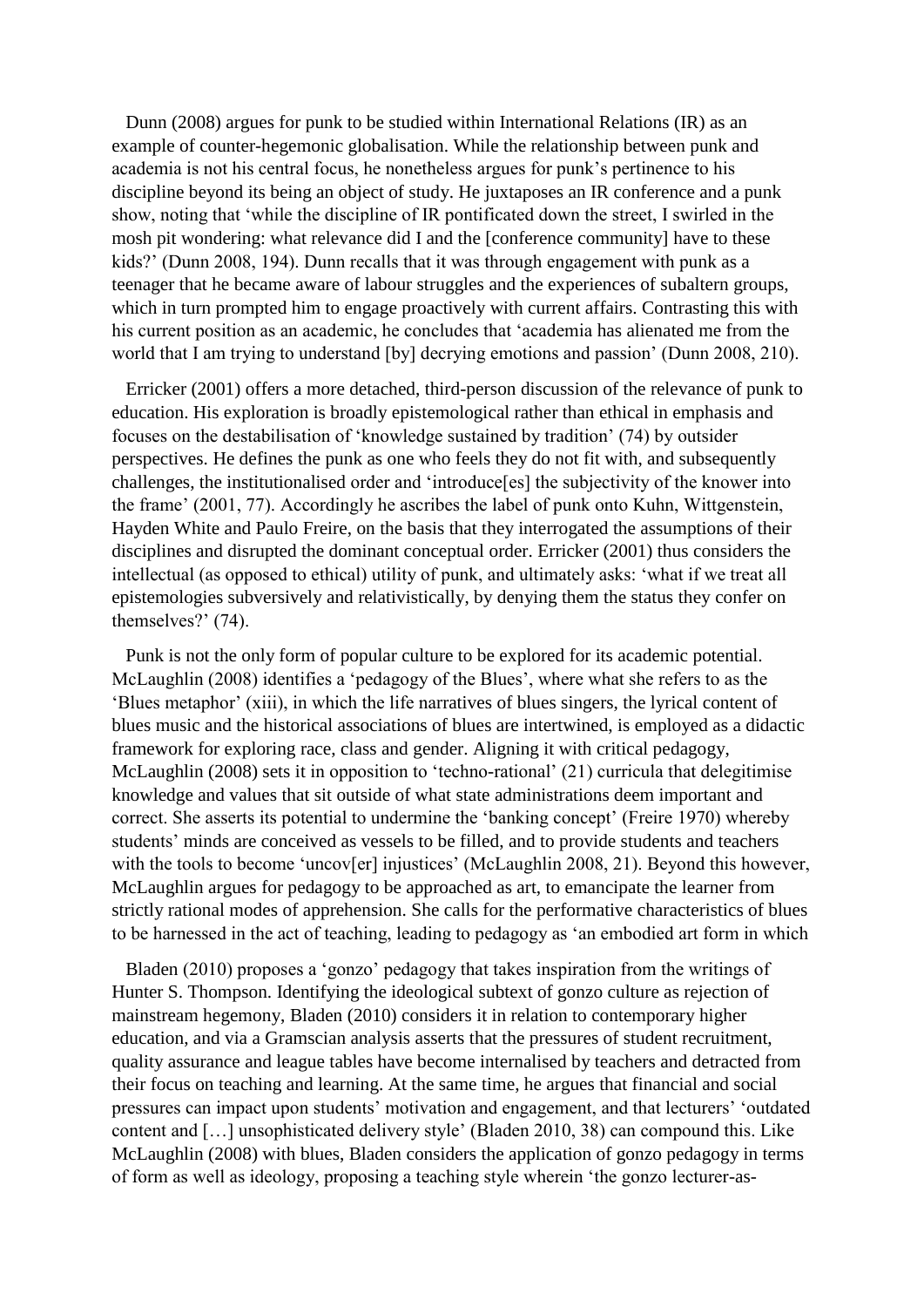performer uses a variety of techniques' (38) such as personal narrative, exaggeration and humour, 'to liberate [themselves] from [...] oppressive, institutional hegemony and students from a dry, often un-engaging educational communication style' (38).

 To summarise here, it is clear that these educators have identified in punk and other forms of popular culture ethical and aesthetic values that resonate with their academic values, and participate in the formation of their academic identities. It should be noted that, with the exception of Bladen (2010) and Erricker (2001), all of the authors reviewed here were working in US universities at the time of their writing. Although many of the themes covered are germane to higher education in a general sense, Malott's (2012) and Miner and Torrez's (2012) references to US cultural expectations highlight that the experiences of academics are contingent upon different cultural, social and policy contexts. Since all participants in this study work in the United Kingdom it is worth giving some space here to an overview of UK Higher Education.

#### **Contemporary higher education in the United Kingdom**

 Higher education discourse of the two last decades has been characterised by themes of marketisation, managerialism and employability. White Papers and other publications by successive governments have set out visions of educational purpose using distinctly businesslike rhetoric, emphasising efficiency, global competition and value for money and rationalising higher education funding in terms of macroeconomic return. The funding strategy for UK higher education has moved incrementally towards a tuition fee-dependent model where student recruitment bears directly upon the funding available to universities. Cribb and Gewirtz (2013) argue that the shift in the dominant values of higher education towards those of business and global competition has resulted in a 'hollowed out' higher education sector with no ethical core, in which the traditional orientation of universities towards 'the celebration of human learning and achievement' (342) has been relegated to the sidelines amidst 'gloss and spin' (341).

 Against this backdrop, it has been suggested that academics' sense of identity can become destabilised when the perceived culture of the institution or sector contradicts their understanding of the intrinsic value and purpose of education (e.g. Harland and Pickering 2011; Kreber 2010; Skelton 2012; Winter 2009). However, the level of debate surrounding this perceived cultural shift has arguably given rise to dualistic analyses of academic values and identity in terms of the 'clash of values between traditional academic cultures and the modernising corporate cultures of higher education' (Winter 2009, 127). In contrast however, the literature reviewed above suggests that identity schisms cannot always be understood in terms of a traditional/corporate dualism, and may instead relate to other, more entrenched academic norms, such as the notion of detached scholarship (e.g. Dunn 2008) or perceptions of racial discrimination (e.g. Miner and Torrez 2012). Haworth (2012) warns against the assumption that resistance to neoliberal visions of higher education correlates to a desire to return to the liberal ideal, noting that many activists are 'more privy to the complex historical problems of how universities operate, [and wish] to distance themselves from the reestablishment of these structures' (5).

#### **The participants**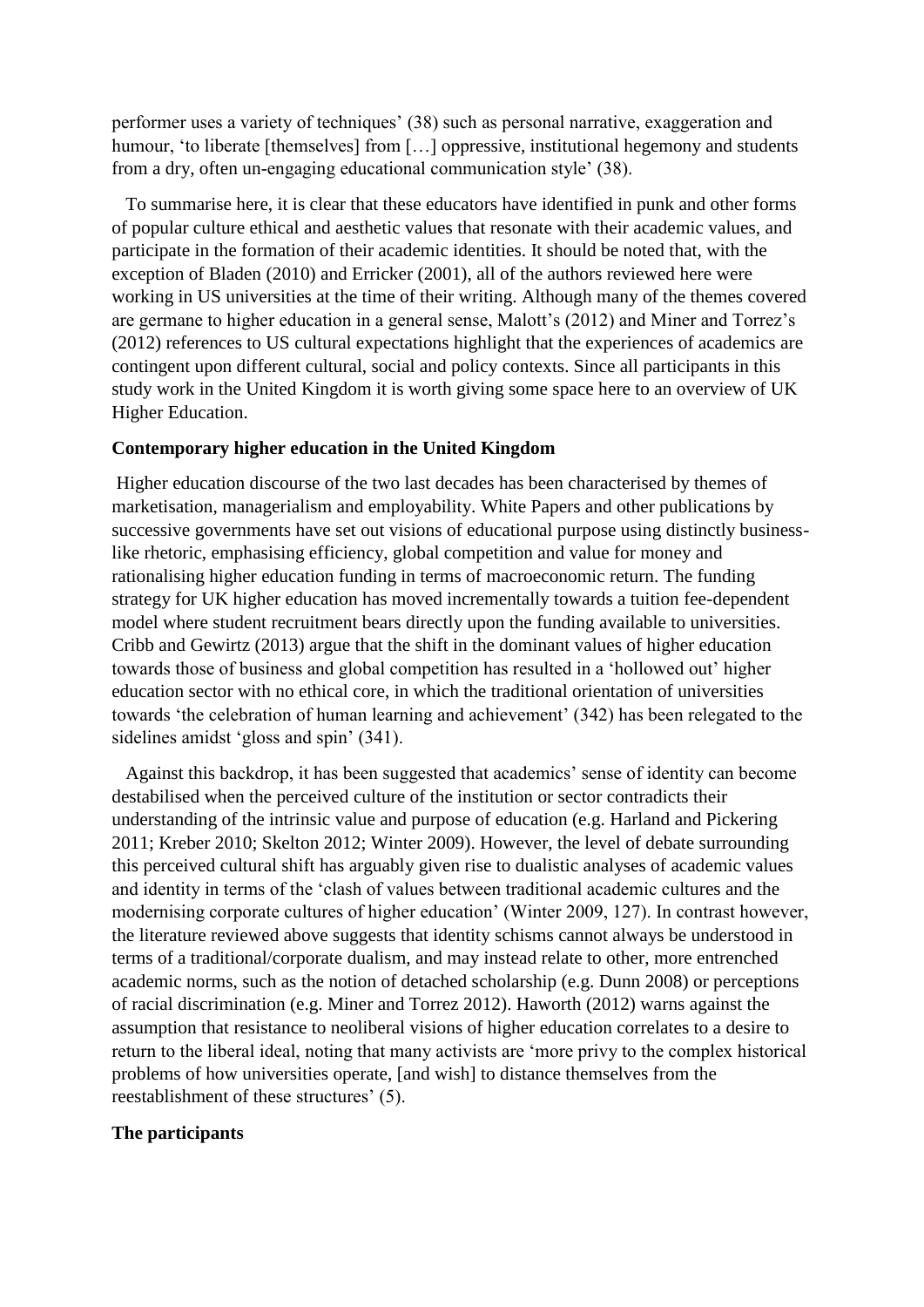Six educators' voices are presented in this chapter. The first of these is my own. I am 35 years old at the time of writing and hold lecturing posts in the disciplines of education and music. I have been teaching in higher education for five years. Although I have never selfidentified wholly as a punk (in the subcultural taxonomy of 1990s South East London I was an Indie Kid), I have always identified with punk practices, ethics and culture, all of which are woven into my lifestyle and worldview. This study proceeds in acknowledgement of this interested position and with the understanding that my analyses are inevitably coloured by it.

 The remaining five voices belong to academics working within UK higher education, across a range of disciplines. Four are members of the Punk Scholars Network, and responded to my participant call asking for teaching-active academics who self-identify as punk(s). One is a personal contact. They are as follows:

| <b>Name</b> | <b>School/faculty</b>          | <b>Position</b> | Age |
|-------------|--------------------------------|-----------------|-----|
| Chris       | Music                          | Senior Lecturer | 50  |
| Elke        | Politics                       | Hourly-paid     | 41  |
|             |                                | lecturer        |     |
| Ivan        | Sociology                      | Research fellow | 40  |
| Amin        | <b>International Relations</b> | Lecturer        | 31  |
| Francis*    | Theology                       | Hourly-paid     | 38  |
|             |                                | lecturer        |     |

\*names have been changed

Unstructured interviews were conducted with each participant, themed around the intersection of the participants' punk and academic identities, their perceptions of UK higher education and their teaching practice. An inductive approach as outlined by Thomas (2006) was used to code the data into thematic categories.

#### **'Two sides of the same coin': Becoming punk educators**

All five participants had identified as punk since they were teenagers. Although their definitions of punk were differently nuanced, these all corresponded to resistance to dominant hegemonies, boredom, conservatism and elitism, and also to learning. For Vlad, there was no sense of discord between academic life and punk culture; instead, he had experienced a symbiotic relationship between these two aspects of his life since first attending university in newly post-Soviet Russia, where a reactionary spirit on campus coincided with punk activity, including the occupation of university buildings as squats and performance spaces. From then on, punk and academia were, for Vlad, 'two sides of the same coin, [both] about freedom, the opening of meanings, discovery […] exploration'. Mehmet's views regarding punk and education were similar to Vlad's. He felt no sense of contradiction or betrayal, and had become aware that formal learning and subcultural learning could be mutually enhancing when, as a high school student, he sought to challenge the narratives presented in history textbooks and was 'praised for [his] critical thinking'. Claire attributed her intellectual development as a teenager to discussions at anarchist bookstores, and recalled an impromptu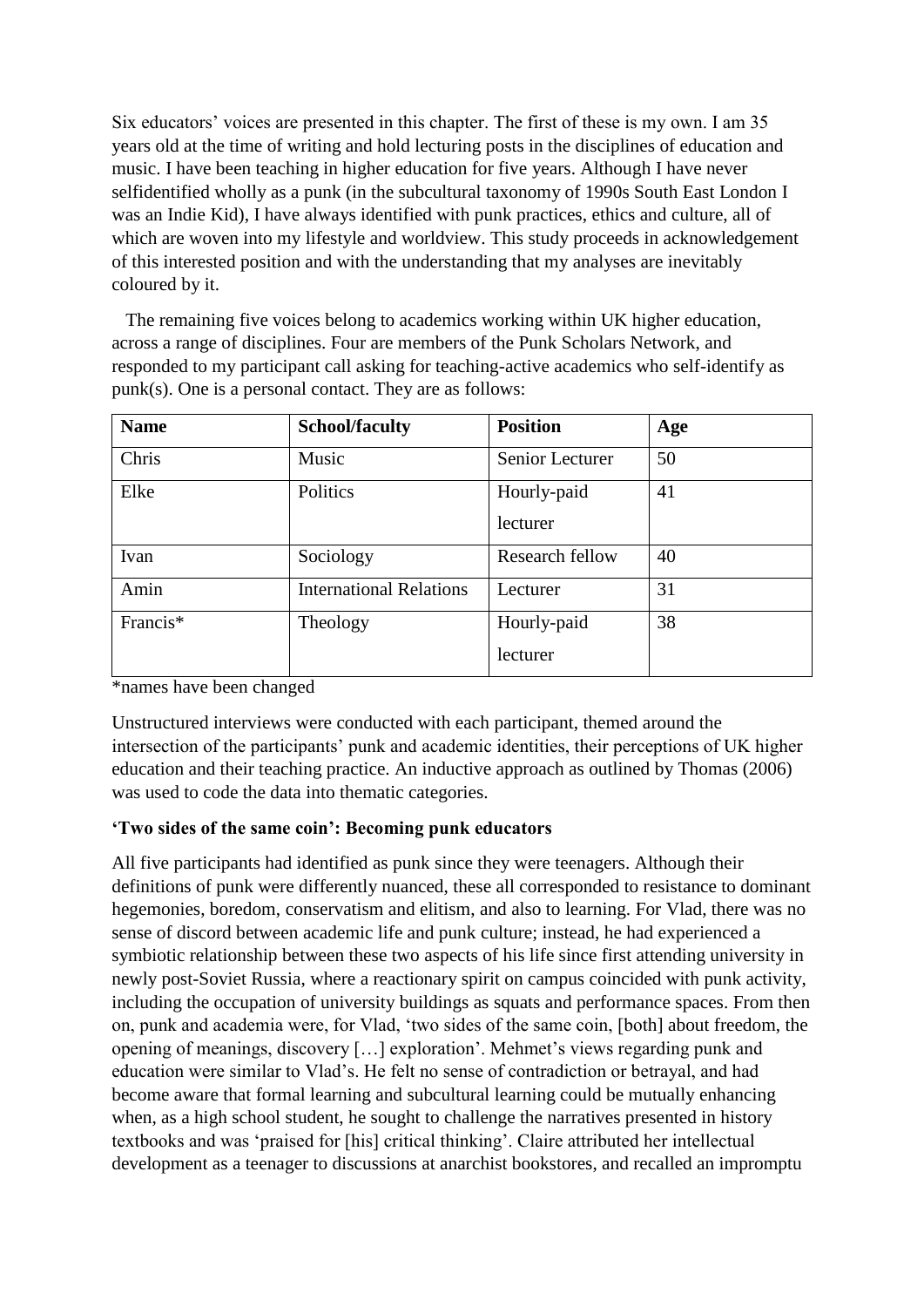speech at a show as a critical juncture in her life when she was awakened to the value of education, and to her own desire to become a teacher. Philip spoke of his interest in alternative culture stemming from his early encounters with punk, while Heike, like Dunn (2008), had developed her interest in politics through engagement with punk.

#### **Never Mind the Bollocks: punk awakening and the gestalt shift**

My analysis of interview data revealed three main themes that were of concern among participants. The first related to the prevalent epistemologies and methodological conventions within the participants' disciplines. The second related to the state of UK higher education, from the perceived obsession with measurement and accountability to its time-consuming bureaucracy. The last concerned the ideological assumptions perceived to be inherent in mainstream curricula.

 There was a sense among the participants working within the social sciences (Mehmet, Vlad and Heike) that their field had become too introspective at the expense of outward purpose. Vlad suggested that sociology had become 'a monastery commenting on itself', with little interest in developing 'new research that can change the world'. He felt this led to meaningless discussion and the 'horrible ritual of talking about things [we] already know anyway':

Nowadays reading academic articles is boring and time-wasting [for me]. […] I have to force myself to finish and by the end it hasn't taught me anything new at all.

Mehmet echoed this position, and spoke of the 'navel-gazing' tendencies of social scientists to deliberate at length over 'esoteric' issues of ontology and epistemology. As with Vlad, this was for Mehmet a distraction from the central purpose of his discipline:

Why waste time arguing with someone that your ontology is more valid in a pluralist discipline that doesn't agree on the nature of knowledge? You can leave that to the side

Relating this to his students' experience, Mehmet explained that this culture led to anxieties about 'not understanding the discipline', which in turn sapped students' motivation. He was keen to emphasise the primacy of conviction and original thought over the 'window dressing'. Employing the Sex Pistols' slogan, he recounted discussions with tutees:

[...] cos it's a social science context, and there's [...] an overwhelming backdrop of that scientific, positivist approach, the students are freaking out about what to put into their theoretical framework chapter and into their methodology, and I say 'never mind the bollocks, what's your opinion? Why do you have it, and can you lead me through the steps that led you to it?'

Mehmet spoke at length about the inherent conservatism that he perceived within the social sciences, and his belief that restrictive protocols exerted a control over the flow of knowledge within the field, inhibiting innovation and leading to 'boring' thought:

If you think about the window dressing [too much] your thought will suffer and you'll end up thinking like a boring person, the way those categories and conventions make you think.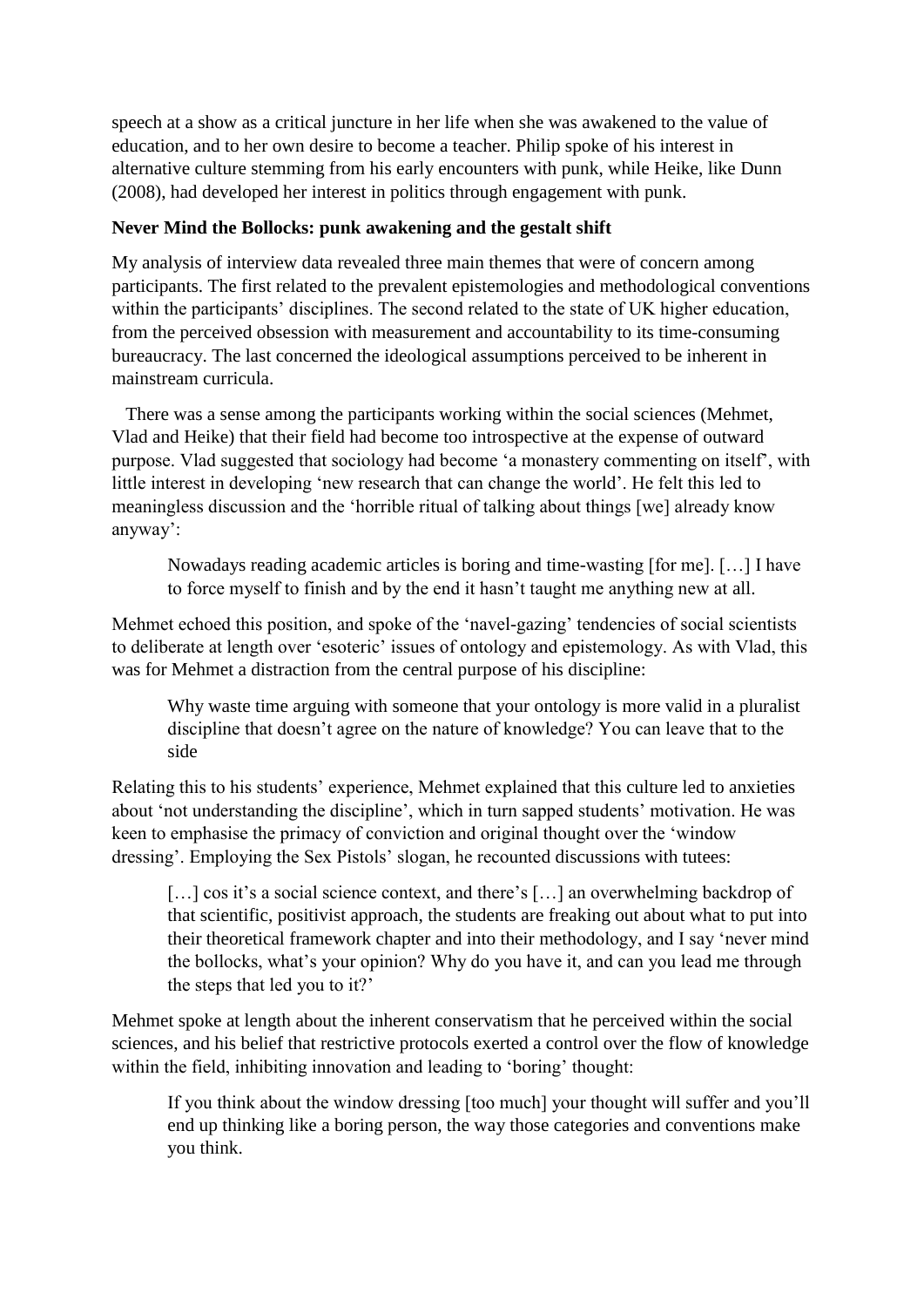Similarly, Vlad told his students that there was no need to write at length 'about theories and methodologies and so on, that's boring.' Of greater importance was 'honesty', which he related to punk ethics, and accordingly he encouraged students to write about 'something they've lived through themselves'. He conceded that because of its overt subjectivity 'in some ways [this was not] science', but was opposed to the dominance of detached research within the social sciences and sought to promote more subjective research writing:

I am regularly trying to get rid of this anathema. Although very often it doesn't look very academic, I enjoy reading it and it's something that I learn a lot from, it's something new, because [when] someone who went through some problems of violence or community writes about it, that's great because who else would write about it?

Heike, although in agreement with Vlad and Mehmet about the need for change within the social sciences, was more cautious about actively challenging the dominant norms in a teaching context, 'because [she] wanted the students to graduate [and didn't] want to fuck up their chances'; she reasoned therefore that radicalism needed to take on 'subtler' forms, chiefly through 'lifting somebody onto a more critical plain'. Her approach was characterised by pragmatism, but also by an anxiety of complicity in an academic culture at stark odds with her own values, and which in her view inhibited the university's ability to effect change.

 Also reflecting upon the impact of UK higher education (HE) culture on the 'front line' of teaching, Claire spoke of 'often meaningless' aims and learning outcomes, stemming from an obsession with accountability and bureaucracy. She felt that these strictures inhibited the liveness of pedagogy and left 'no room for spontaneity, for interaction in the moment with one another'. She suggested that the precariousness of the academic job market served to compound this situation, since 'rules [could] be used to bash you over the head with the possibility of unemployment'. Relating this to her punk background however, she asserted that she had 'forgot[ten] to stand in line when they were handing out risk-adverse tendencies'.

 Of most concern to Claire, Philip and Mehmet was the dominance of mainstream worldviews that went unchallenged within curricula. Philip spoke of assuming rhetorical positions that would lead students to engage with the possibility of different perspectives and support independent critical thinking, something he aligned with the 'punk ethos':

I'm very fond of the avocatis diavoli kind of approach. […] I'm not telling them what to think, you know. […] I think it comes back to where we started really, the punk ethos. The wonderful thing that I remember about punk was […] 'don't listen to what anyone else is saying, it's rubbish.' And that was a tremendously useful starting point, particularly in our subject areas it seems to me.

Mehmet's approach was similar. He felt that, for all the emphasis on 'critical thinking', not enough space was given to alternative worldviews that might provoke students to examine their assumptions. Harnessing what he saw as punk's ability to awaken people to the possibility that 'things aren't always what they seem', he took a performative approach to teaching in which he shifted between worldviews:

I play the punk rocker. I might play the Marxist even though I'm not a Marxist, but that's how you achieve the gestalt shift. […] My job as a scholar and educator is not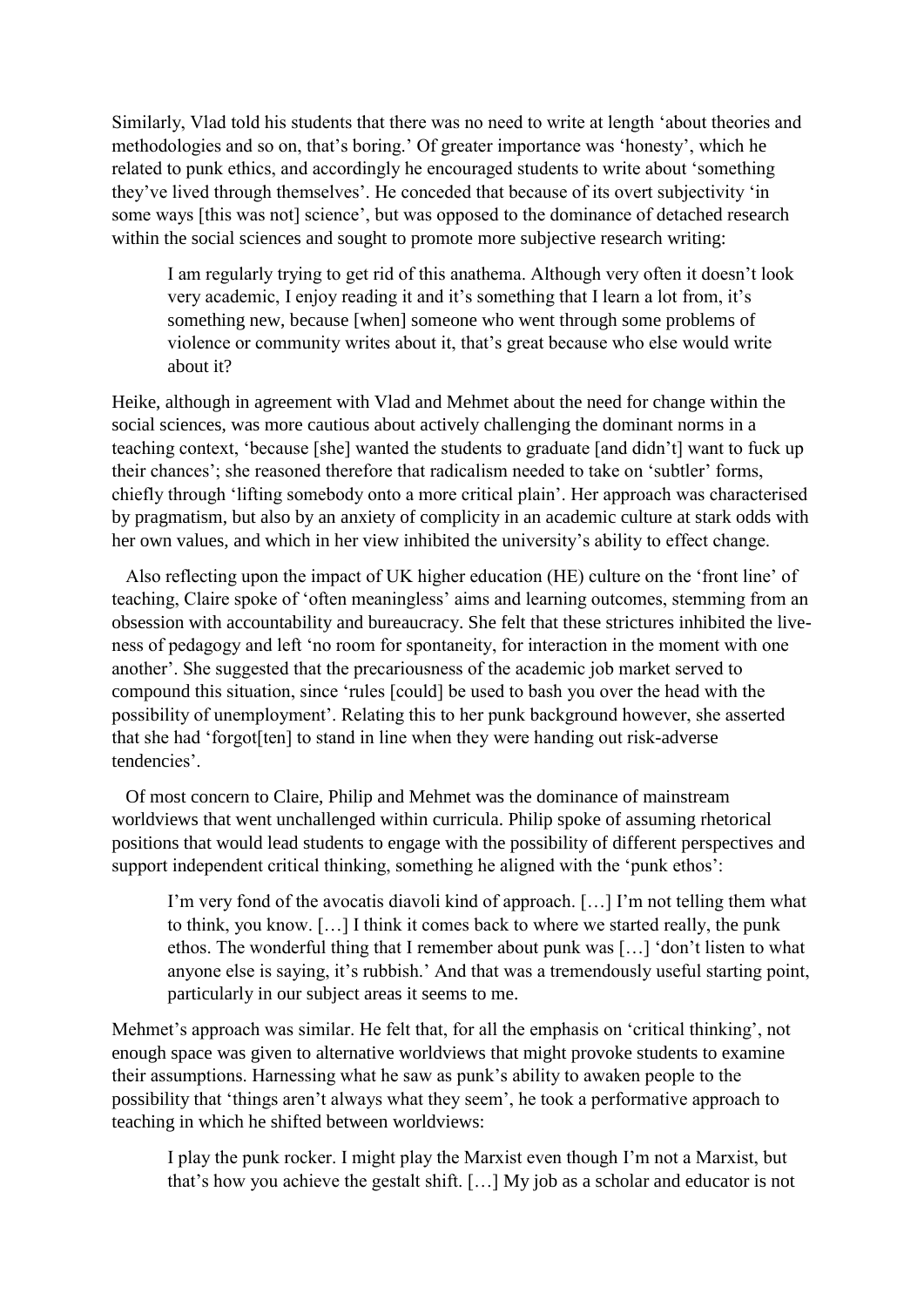lifting the veil as showing you the truth, but lifting the veil on the idea of there being one truth. The punk thing to do is say 'well why are you so certain?'

#### **'Here's a chord. Here's another. Here's another. Now form a band<sup>i</sup> ': agency, responsibility and experience in the classroom**

Each of the five participants spoke of drawing from punk culture and practice in the classroom. For some, this was in response to normative teaching and curriculum design that they perceived to be constraining and outmoded. Claire, who had been a secondary school teacher prior to entering higher education, found the top-down pedagogies and curricula she had encountered in institutional education to be 'constricting and largely irrelevant'. Recounting her own experiences of being a student, she identified within the university a tendency to patronise young people, and to devalue ways of knowing associated with youth culture:

They […] had the attitude of 'you know nothing because you are young,' instead of thinking actually your ideas hold merit, […] let's talk about them further.

This was in stark contrast to her experiences of the Anarchist bookstore she attended as a teenager, where 'punks would take the time to talk with rather than at a 14 or 15 year old who was incredibly shy and inarticulate'.

 Vlad also spoke of the need to position students' ideas at the centre of their intellectual development, and to recognise their personal experiences as a legitimate source of knowledge. He felt it was important to accommodate the cultural phenomena and artefacts through which young people sought meaning, since young people 'look for the answers to their problems in popular culture'. Vlad tried to 'engage students as much as possible about their own experiences', and saw this as an opportunity to learn 'with' and 'from' students. Claire also spoke of 'learning alongside [students] and valuing their experiences', and related this to the autodidactic DIY principles of punk, enshrined in 'the whole here's 3 chords now go do thing1 - here's the info, here's the skills, go apply, learn, change and educate us on your return.' She gave an example from teaching in a Theology context:

One of the courses I created focuses on religion and conflict and it works incredibly well doing that there. 'There is the name of the country and the religions, there is a room, go and sort it out and report back however you want.' It becomes like an academic battle of the bands at the end of the course.

Mehmet, together with 'other punks of the department', had seized the opportunity to design his own module 'specifically around the idea of punk awakening', as it offered a chance to escape the restrictive schemes of work prescribed by senior colleagues. They had sought to simulate 'the punk experience for students who haven't had it subculturally', avoiding dispassionate analysis and instead, like Vlad, encouraging students to engage their own ethical beliefs in their investigations.

#### **Rise above! Changing and reclaiming higher education**

I asked all participants about their educational values and how these related to their experiences of working within the UK higher education sector. In all cases, there was a perception that ethical change was needed, although this corresponded to different things. For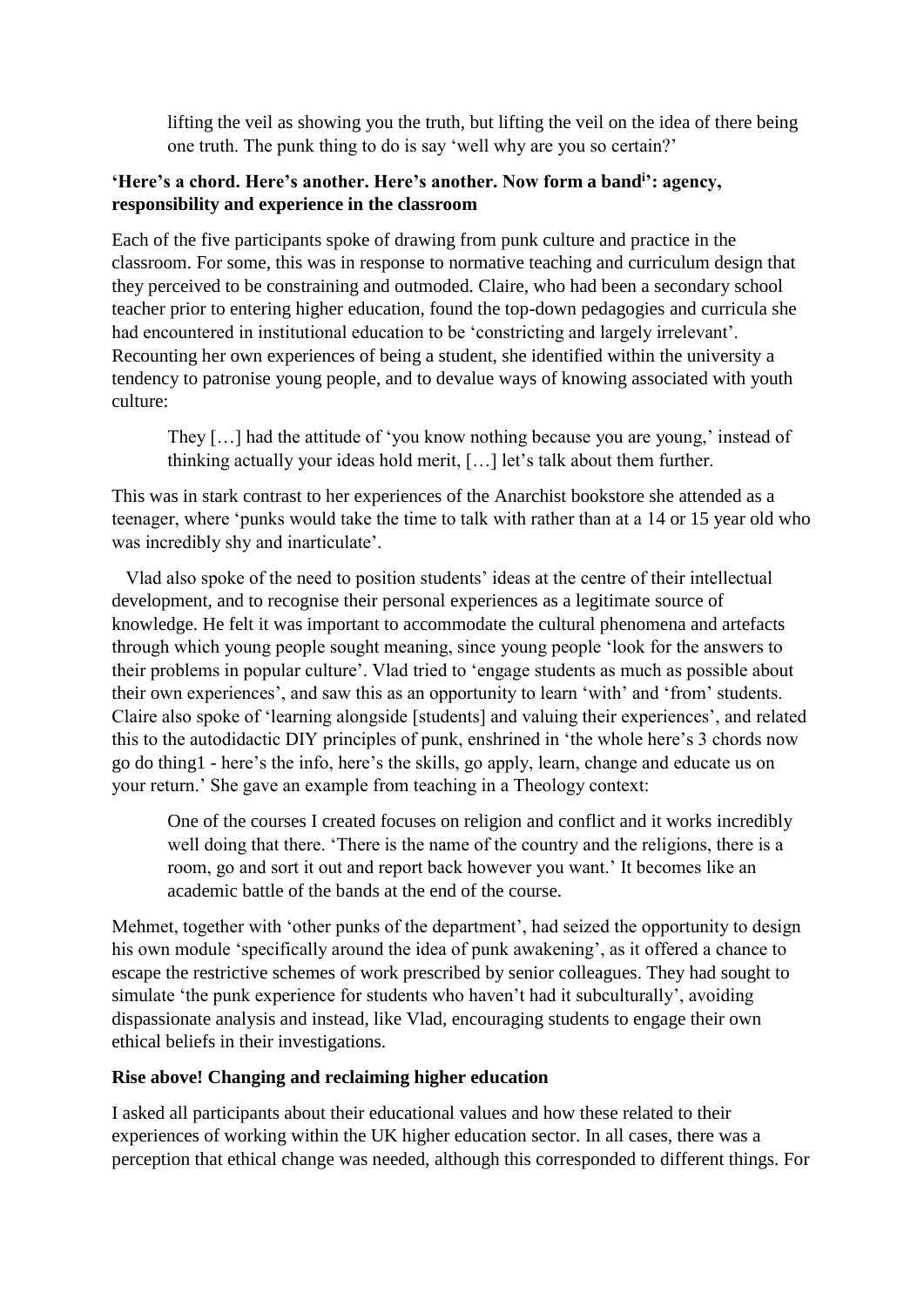Claire, this meant reasserting the social and moral purpose of education, and shifting the emphasis away from skilling an 'elite' and towards achieving social justice:

[It] forces [students] to conform to a learning structure set up when Britain was an empire and the elite would rule the masses. […] It is a redundant system. Learning should be for the betterment of the individual, the community and society.

She felt that Higher Education had a responsibility to protect and secure justice for marginalised groups, a cause to which she felt punk values were particularly applicable:

It is [being] willing to wear the mantle of the Other to make a change that makes punk so strong, or at least potentially strong. If a bunch of snotty nosed kids can do it, why can't we?

Reflecting on the impact of marketisation on learning culture, and on students' understanding of what higher education was for, Claire identified an obsession with grades that was 'getting worse and worse as they adopt ever more the business model', and detracted from the intrinsic value of learning. Heike perceived the 'decline' of British higher education as stemming from the state's funding strategy, which in contrast to the European model commodified the educational experience, rendering it responsive to consumer demand. She suggested that the threat of unemployment within the current system promoted a conservative attitude among teachers, which she found frustrating. Similarly, at sector level, fears for survival sustained what she saw as the neoliberal identity and purpose of UK (and US) higher education, and undermined universities' potential to effect change:

The agenda of [UK] higher education is not to effect change but to train future professionals. And that precludes or prevents radical change. […] the Anglo-American system is built on foundations that don't want radical change because if [they] promote radical change then [they] undermine [their] identity and longevity.

Heike felt that in Germany (her native country), where the education system was not reliant on student fees, the culture of higher education was in a healthier state than in the United Kingdom and that academics 'had more opportunities to be radical'. Within UK HE however, she distinguished between academics who were complicit in the status quo and those who sought to change it, and suggested that the potential and responsibility for change, as in punk, lay at the level of the individual:

The institutional umbrella is reliant on the people who are committed to a certain mission, [but] we're not all total sell-outs. […] The individual academic has often retained some sense of 'I want to make a change'.

Mehmet spoke of the pressure exerted on his department to undertake teaching and research activity that 'ticked the boxes' of a status quo. While this was widely resented among his colleagues, he was immune to it 'cos [he was] too punk'; by resisting these expectations he maintained his punk integrity and projected an example of resistance to his students:

I can see colleagues sensing the pressure, but I refuse it at such a deep level that I don't even feel it anymore. I wear T shirts of punk bands to my lectures, and I don't do it ignorantly, it's a deliberate sign […] about being myself in the face of those imperatives, and getting on with projects and engaging in those contexts despite those pressures.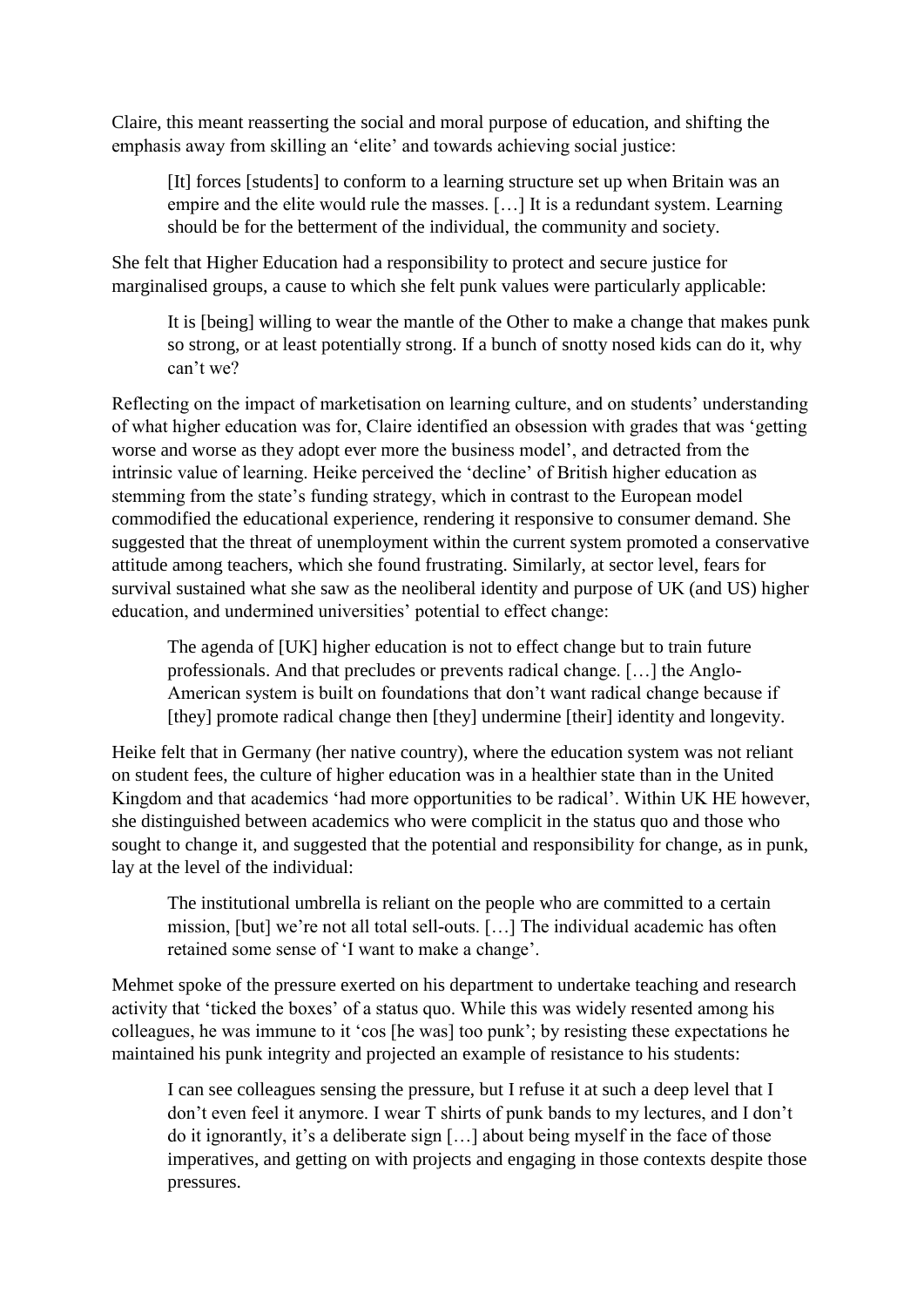Regardless of official learning outcomes that he gave little thought to, the outcome he most desired was for students to develop a sense of responsibility for the world:

My real aim is to convince someone of the urgency and the open-endedness of this challenge that we face, and the need to try to develop responses [because] the system is fucked. Or to be more specific, the current nexus of economic and political logics involves huge degrees of social violence, distributed unevenly, and that sucks. I don't know the answer […] but we need to come up with responses.

#### **Discussion**

In general terms, the participants' responses conveyed themes of frustration, boredom, individual and collective responsibility, and resistance to the status quo. These themes chimed with their understandings of the spirit of punk, which they all spoke of applying in their academic practice. As in the literature reviewed earlier in this paper, participants tended to reflect holistically on their experiences and detailed, specific examples of applying punk practices pedagogically were relatively sparse, but their application of punk in their teaching can nonetheless be collated into three broad themes.

#### **Performativity**

Mehmet and Philip both spoke of acting out different roles and opinions within the classroom to highlight the possibility of different perspectives, which Mehmet likened to 'play [ing] the punk rocker' to antagonise and disrupt. This is as much an application of punk's aesthetic as of its ethos, in that, as McLaughlin (2008) and Bladen (2010) suggest for blues and gonzo, respectively, he employed the form by which punk's ethos is embodied. More than simply constituting a performance in the mimetic sense however, in proposing 'performative pedagogy' McLaughlin (2008) emphasises also a potential to perform, in that word's other sense of effecting change; this sense that was also implicit in the participants' reflections. Furthermore, to draw analogously<sup>ii</sup> from Butler's work (e.g. 1993, 1999 [1990], 2004) and related work (e.g. Benhabib et al. 1995; Hey 2006; Olson and Worsham 2000) on performativity in relation to gender identity, and on performative resignification, we might argue that participants' invocation and embodiment of punk constitutes a performative resignification, untying punk as a concept from its normative associations and, in applying it in an educational context, disrupting what they perceive as a scripted pedagogical status quo. Punk thus provides a form through which the participants perform resistance in response to identity schisms felt within the academy.

#### **Autodidactism and amateurism**

The idea of learning for oneself is a longstanding ethical principle of punk and a dimension of the broader DIY principle, implicit in the 'here's a chord […]' maxim discussed earlier. While the notion of autodidactism within formal education is arguably, in an absolute sense, oxymoronic, Vlad and Claire's placing emphasis on students taking responsibility for their own learning, and on the accessibility of knowledge to those who sought to acquire it, bore the spirit of these principles. Mehmet's honesty in declaring to students that he '[didn't] have the answers', and Vlad and Claire's acknowledgement of learning from and with students, point to pedagogies in which the traditional delineation of teacher and student is disrupted, and the active acquisition of knowledge is presented as everybody's individual and collective responsibility. Such approaches display a resistance to, in 'the idea of there being one truth'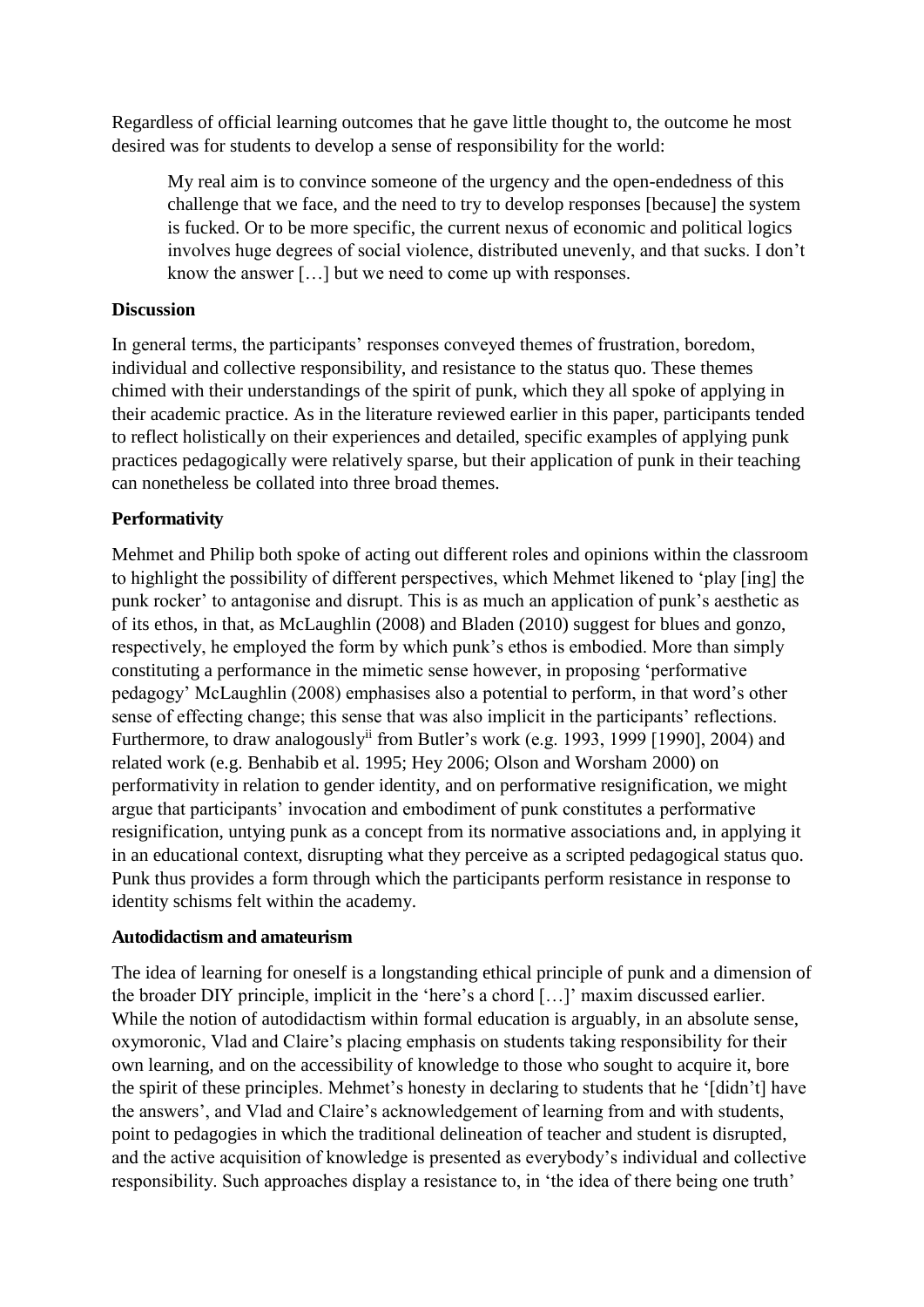(Mehmet) – an idea implicit in 'techno-rational' (McLaughlin 2008) education systems premised on Freire's 'banking concept' (1974; cited in McLaughlin 2008) – and point to the emancipatory potential of critical thinking.

 The notion of amateurism is also, in many respects, anathema in higher education, particularly in the current global iteration that prioritises the development of skills for professional service. Yet beyond its meaning-in-use as the opposite of professionalism, amateurism connotes an 'altruistic commitment and […] personal investment in the activity undertaken […] that can generate important knowledge contributions outside formal standards and accreditation' (Edwards 2015, 869) that provides the intrinsic motivation for autodidactism to flourish. Claire, Mehmet and Vlad all stressed the importance of harnessing students' curiosity and enthusiasm, and recalled its centrality to their own learning.

#### **Experience and praxis**

Related to autodidactism, this concerned the placing of students' experiences and subjectivities at the centre of their learning. Claire felt that 'you can't actually make a difference in the world until the sociocultural context of your own life is made clear', and like Vlad encouraged students to focus on their own lives as sources of knowledge. As such, detached, disinterested modes of inquiry were discouraged in favour of experiential and emotionally invested approaches. Where Dunn (2008) lamented his own disengagement from the 'world [he is] trying to understand' as a result of his enculturation into dispassionate, passive scholarship, Mehmet and Claire were emphatic about the responsibilities that accompanied knowledge, to the extent that learning and action were conceived as inextricably bound together in the educational experience, each an aspect of the other. These understandings were closer to Deweyan notions of experiential learning as a non-dualistic 'organic connection between education and experience' (Dewey 1938, 25) occurring symbiotically within and throughout a 'lived experience', and with moral implications, than to the more recent connotations of experiential learning in the contexts of professional skills development or accreditation (e.g. APEL). These understandings were thus also at odds with the privileging of skills for business and economic growth within higher education discourse (see Cribb and Gewirtz 2013).

Experiential learning can also be approached here in terms of praxis, understood by Freire (1970) as simultaneous and symbiotic thinking and action for the purpose of transformation and emancipation. Kolb (1984) notes that 'praxis [involves] the process of "naming the world", which is both active – in the sense that naming something transforms it – and reflective – in that our choice of words gives meaning to the world around us' (29), and in this regard praxis, like performativity as conceived by Butler (1993, see above) can constitute 'that discursive practice that enacts or produces that which it names' (13). Such an understanding is writ large in Mehmet and Claire's rationalisation of learning in terms of responding to 'economic and political logics involver linearly huge degrees of social violence' (Mehmet) and 'the betterment of the community, society and the individual' (Claire).

 Obviously, these themes are not exclusive to punk educators, or necessarily radical per se. Indeed, it could be argued that they are already implicit in learning outcomes that place emphasis on criticality, self-directed learning and reflectivity and moreover that the norms, cultures and policy climate they oppose are commonly critiqued in higher education literature (e.g. Carr 2009; Cribb and Gewirtz 2013; Williams 2012, 2016). What is important here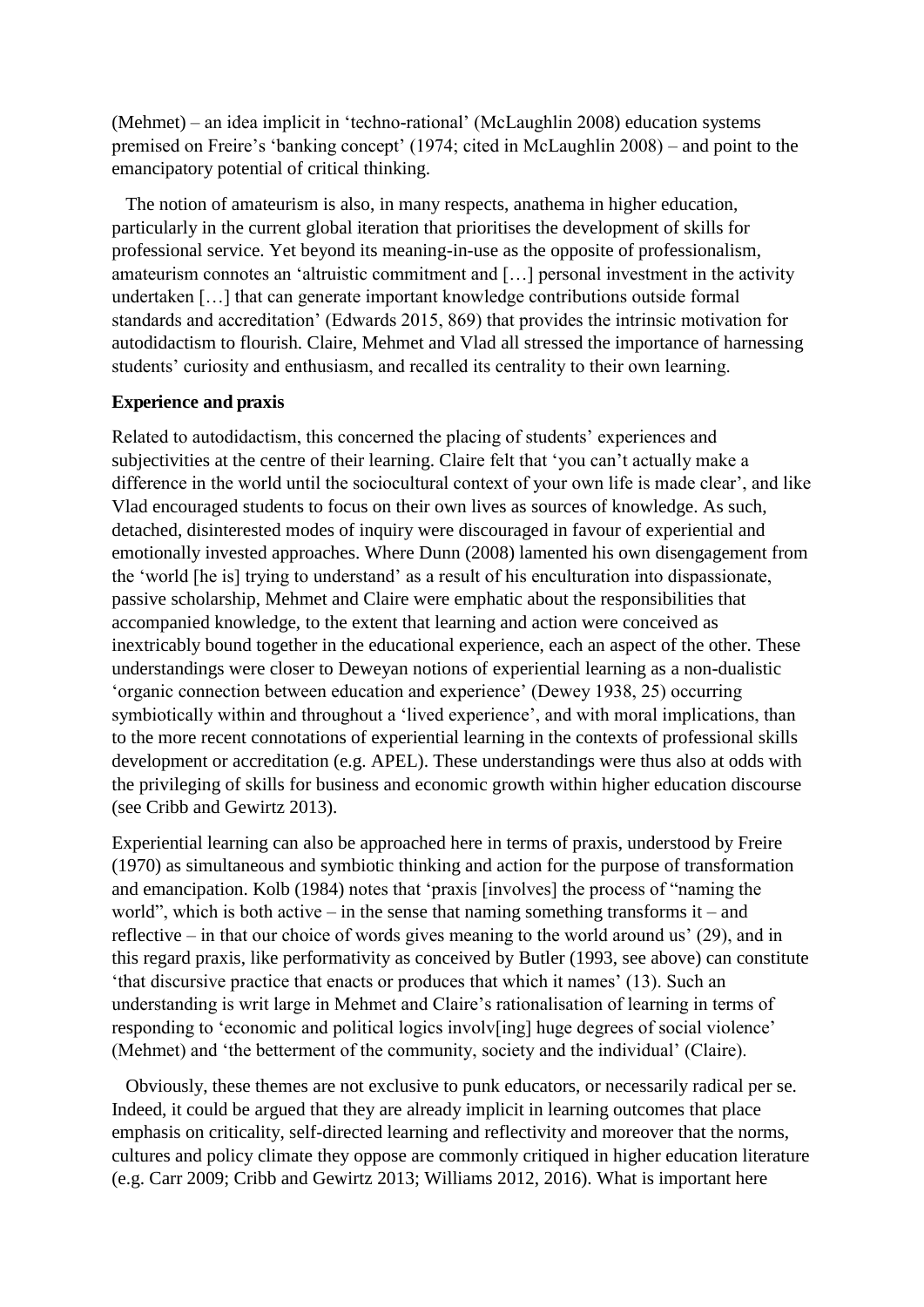however is that, in the context of profound feelings of values incongruence and identity schism (Winter 2009), punk served as an ethical, epistemological and aesthetic resource for participants (and those educators whose accounts are discussed in the literature review) in their resistance to a perceived status quo. It is significant that arguments for the educational value of other subcultures (e.g. gonzo (Bladen 2010), blues (Mclaughlin 2008), hip hop (e.g. Dimitriadis 2001; Hill 2009)) tend to be made in similar terms, commonly asserting an affinity with critical pedagogy and a social justice agenda and advocating a performative embodiment of the forms' aesthetics in the act of teaching. All such arguments are inherently counter-cultural in that they present these forms as strategies for resistance against the dominant cultural order, both within and outside of the academy. This is not to reduce these different subcultural pedagogies to a generic ethos, but rather to emphasise that, just as subcultural forms of popular culture express different groups' experiences of living against the grain of the dominant culture, whilst simultaneously constituting lived practices of resistance for those who identify with them, so too can they be seen to provide ethical, epistemological and aesthetic frameworks for their affiliates' academic practice. Such cases highlight that, just as students 'look for the answers to their problems in popular culture' (Vlad), the enduring influence of popular culture on academics' identities and practice warrants attention.

 Bladen (2010) describes the gonzo lecture as a 'counter-cultural' activity, and it is in terms of a counter-cultural orientation that these educators' experiences are best understood. We might consider this in relation to May's (2001) suggestion of three 'moments' in US higher education, later applied by Cribb and Gewirtz (2013) to the UK higher education context. The first and second moments describe the liberal arts college ideal and subsequent shift towards market-oriented training and careerism. The third accounts for the 'counter-cultural movement [who] sought immediate relationships to people, power, truth and morals and rejected all mediated relations in these spheres' (May 2001, 253; cited in Cribb and Gewirtz 2013, 343). Cribb and Gewirtz (2013) suggest that this counter-cultural movement has been muted in the UK context during the last 35 years, while instrumentalism has gained pace and the liberal ideal has struggled to gain footing. Across the interviews and literature reviewed in this paper however there is clear evidence of a reactionary disposition that conforms to May's (2001) characterisation of the counter-cultural moment in HE. May's (2001) notion of counter-culture relates to the domain of education and does not equate to the use of that term in the popular culture context. Yet as has been demonstrated in this paper, these two senses can coalesce in the experiences and identities of punk academics. The grand punk narrative set out at the beginning of this chapter has obvious facility to these educators as a mythological tool, encapsulating and ennobling their ethical frameworks and validating their responses to the pressures of academic life in a troublesome higher education climate.

#### **References**

Benhabib, Seyla, Judith Butler, Drucilla Cornell, and Nancy Fraser. 1995. Feminist Contentions: A Philosophical Exchange. London: Routledge

Bey, Hakim. 1985. T.A.Z.: The Temporary Autonomous Zone, Ontological Anarchy, Poetic Terrorism. New York: Autonomedia.

Bladen, Charles. 2010. "The Gonzo Lecture: Counterculture in the Classroom." Compass: The Journal of Learning and Teaching at the University of Greenwich 1: 35–41.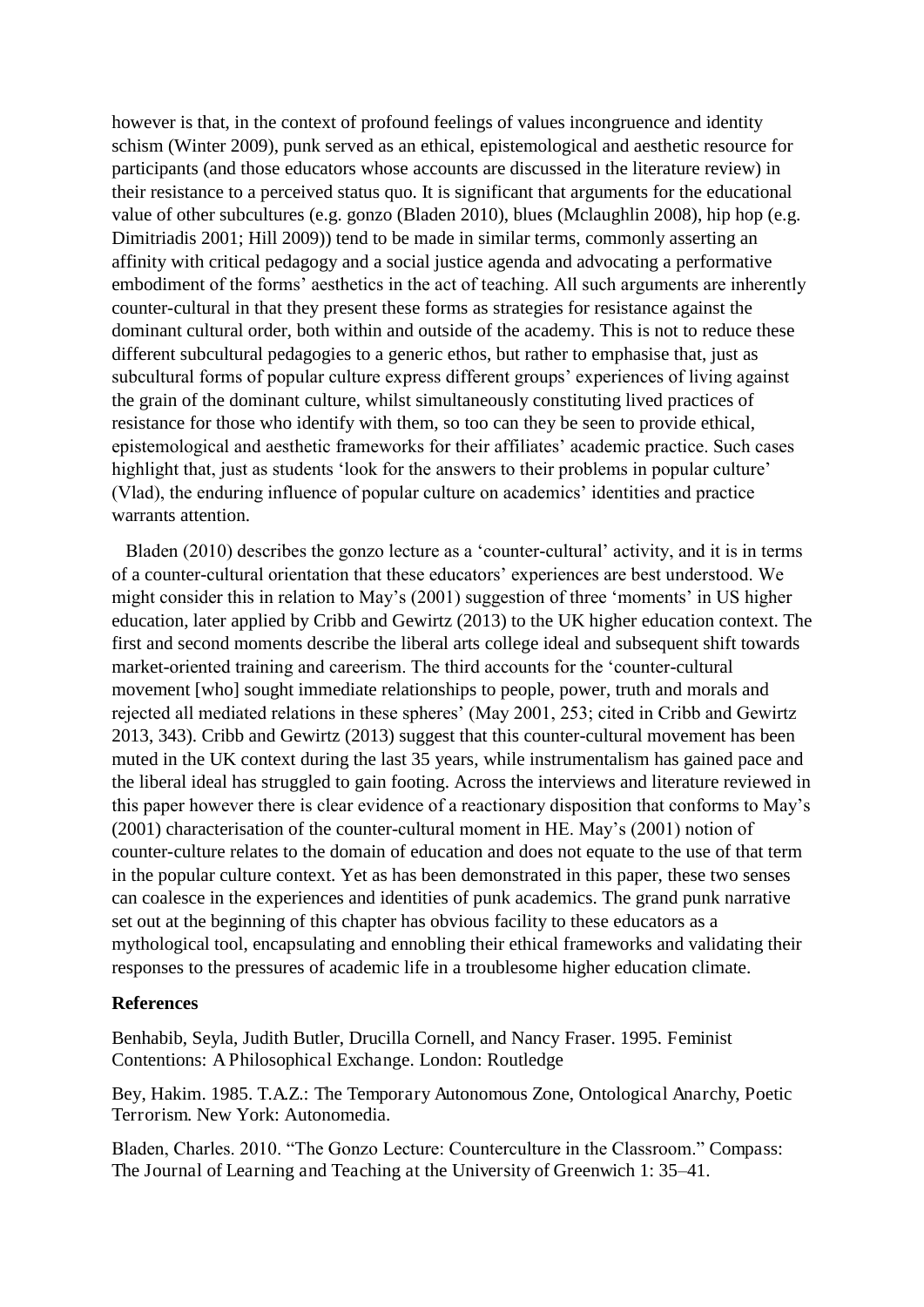Butler, Judith. 1993. Bodies That Matter. On the Discursive Limits of Sex. London: Routledge.

Butler, Judith. 1999 [1990]. Gender Trouble: Feminism and the Subversion of Identity. New York: Routledge.

Butler, Judith. 2004. Undoing Gender. New York: Routledge.

Carr, David. 2009. "Revisiting the Liberal and Vocational Dimensions of University Education." British Journal of Educational Studies 57 (1): 1–17.

Cribb, Alan, and Sharon Gewirtz. 2013. "The Hollowed-Out University? A Critical Analysis of Changing Institutional and Academic Norms in UK Higher Education." Discourse: Studies in the Cultural Politics of Education 34 (3): 338–350.

Cunnane, Sarah. 2011. "DIY says Edupunk star. Distortion and Sell-out, say critics." Times Higher Education, November 17: 20–21

Deleon, Abraham. 2012. "Against the Grain of the Status Quo: Anarchism Behind Enemy Lines." In Anarchist Pedagogies: Collective Actions, Theories, and Critical Reflections on Education, edited by R. Haworth, 312–326. Oakland: PM Press.

Dewey, John. 1938. Experience and Education. New York: Collier Books.

Dimitriadis, Greg. 2001. Performing Identity, Performing Culture. Hip Hop as Text, Pedagogy and Lived Practice. New York: Peter Lang.

Dunn, Kevin. 2008. "Nevermind the Bollocks: The Punk Rock Politics of Global Communication." Review of International Studies 34 (1): 193–210.

Edwards, Richard. 2015. "Amateurism and Autodidactism: A Modest Proposal?" Discourse: Studies in the Cultural Politics of Education 36 (6): 868–880.

Erricker, Clive. 2001. "Living in a Post-Punk Papacy: Religion and Education in a Modernist World."

Journal of Beliefs and Values 22 (1): 73–85.

Freire, Paolo. 1970. Pedagogy of the Oppressed. New York: Continuum.

Furness, Zack. 2012. Punkademics: The Basement Show in the Ivory Tower. Wivenhoe: Minor

Compositions/Autonomedia.

Gordon, Alistair 2005. "The Authentic Punk: An Ethnography of DIY Music Ethics." PhD diss,

Loughborough University. https://dspace.lboro.ac.uk/dspace-jspui/handle/2134/7765.

Groom, Jim. 2010. Edupunk or, on becoming a useful idiot. [blog] Bava Tuesdays blog. http://bavatuesdays.com/edupunk-or-on-becoming-a-useful-idiot/.

Groom, Jim. 2008. The Glass Bees. [blog] Bava Tuesdays blog. http://bavatuesdays.com/theglass-bees/.

Harland, Tony, and Neil Pickering. 2011. Values in Higher Education Teaching. London: Routledge.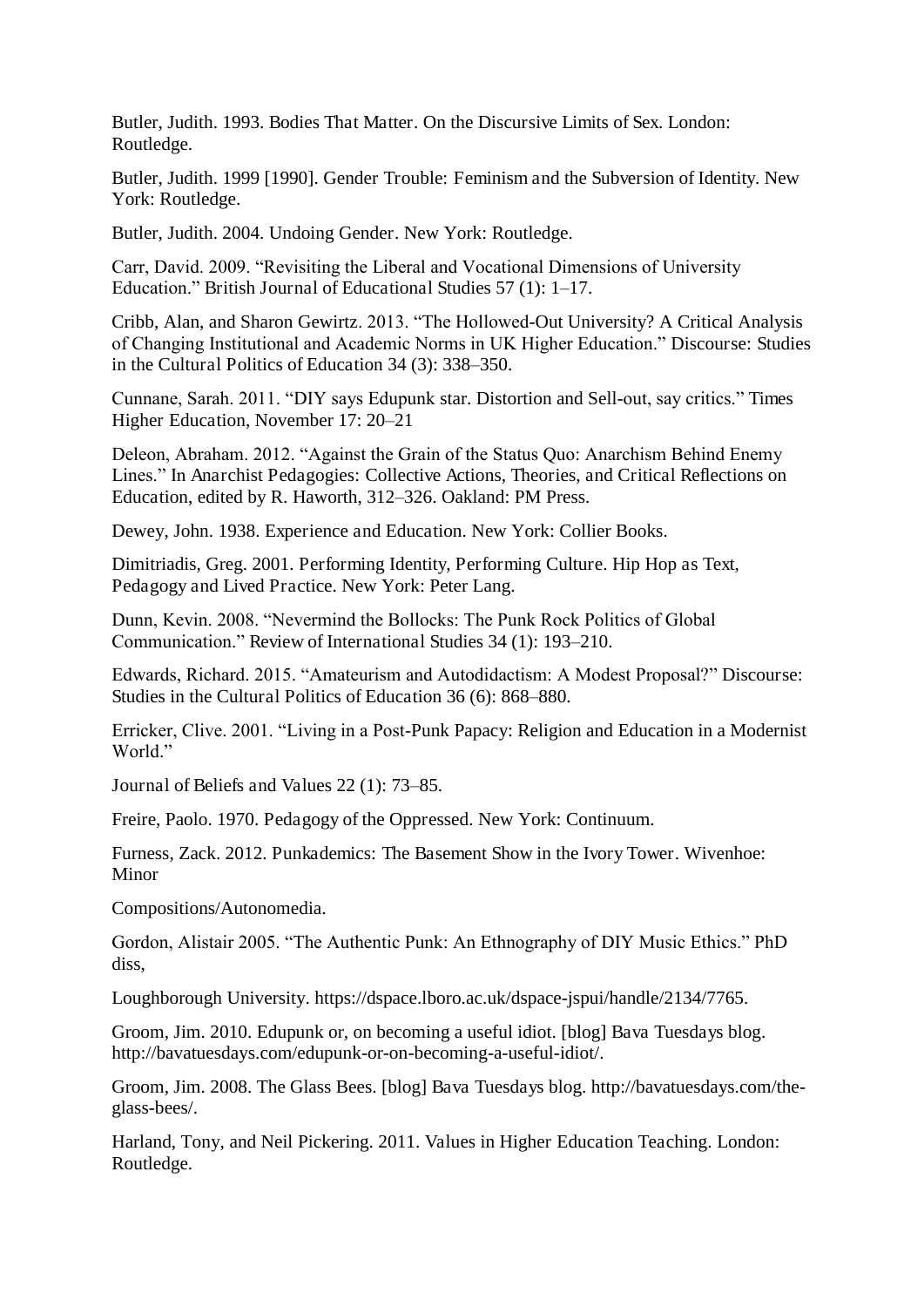Haworth, Robert H. 2012. "Introduction." Chapter 1 In Anarchist Pedagogies: Collective Actions, Theories, and Critical Reflections on Education, edited by R. Haworth, 1–12. Oakland: PM Press.

Hebdige, Dick. 1979. Subculture: The Meaning of Style. London: Routledge.

Hey, Valerie. 2006. "The Politics of Performative Resignification: translating Judith Butler's Theoretical Discourse and its Potential for a Sociology of Education." British Journal of Sociology of

Education 27 (4): 439–457.

Hill, Mark. L. 2009. Beats, Rhymes, and Classroom Life: Hip-Hop Pedagogy and the Politics of Identity. New York: Teachers College Press.

Kolb, David. 1984. Experiential Learning as the Science of Learning and Development. Englewood Cliffs, NJ: Prentice Hall.

Kreber, Carolin. 2010. "Academics' Teacher Identities, Authenticity and Pedagogy." Studies in Higher

Education 35 (2): 171–194.

Malott, Curry. 2006. "From Pirates to Punk Rockers: Pedagogies of Insurrection and Revolution: The

Unity of Utopia." Critical Journal of Education Policy Studies 4 (1): 159–170.

Malott, Curry. 2012. "Finding Balance in the Academy." In Punkademics: The Basement Show in the

Ivory Tower, edited by Z. Furness, 65–66. Wivenhoe: Minor Compositions/Autonomedia.

May, William F. 2001. Beleaguered Rulers. The Public Obligation of the Professional. Louisville:

Westminster John Knox.

McLaughlin, Shirley. 2008. A Pedagogy of the Blues. Rotterdam: Sense.

Miner, Dylan, and Estrella Torrez. 2012. "Turning Point: Claiming the University as a Punk Space." In

Punkademics: The Basement Show in the Ivory Tower, edited by Z. Furness, 27–34. Wivenhoe:

Minor Compositions/Autonomedia.

Moore, Ryan. 2010. "Postmodernism and Punk Subculture: Cultures of Authenticity and

Deconstruction." The Communication Review 7: 305–327. doi:10.1080/10714420490492238.

Moore, Ryan. 2012. "Is Punk the New Jazz?" Chronicle of Higher Education, Jan 15. http://chronicle.

com/article/Is-Punk-the-New-Jazz-/130281/.

Muir, Mike, and Louiche Mayorga. 1983. "Institutionalised" [Recorded by Suicidal Tendencies]. On Still Cyco After All Of These Years [LP]. Sun Valley: Frontier Records.